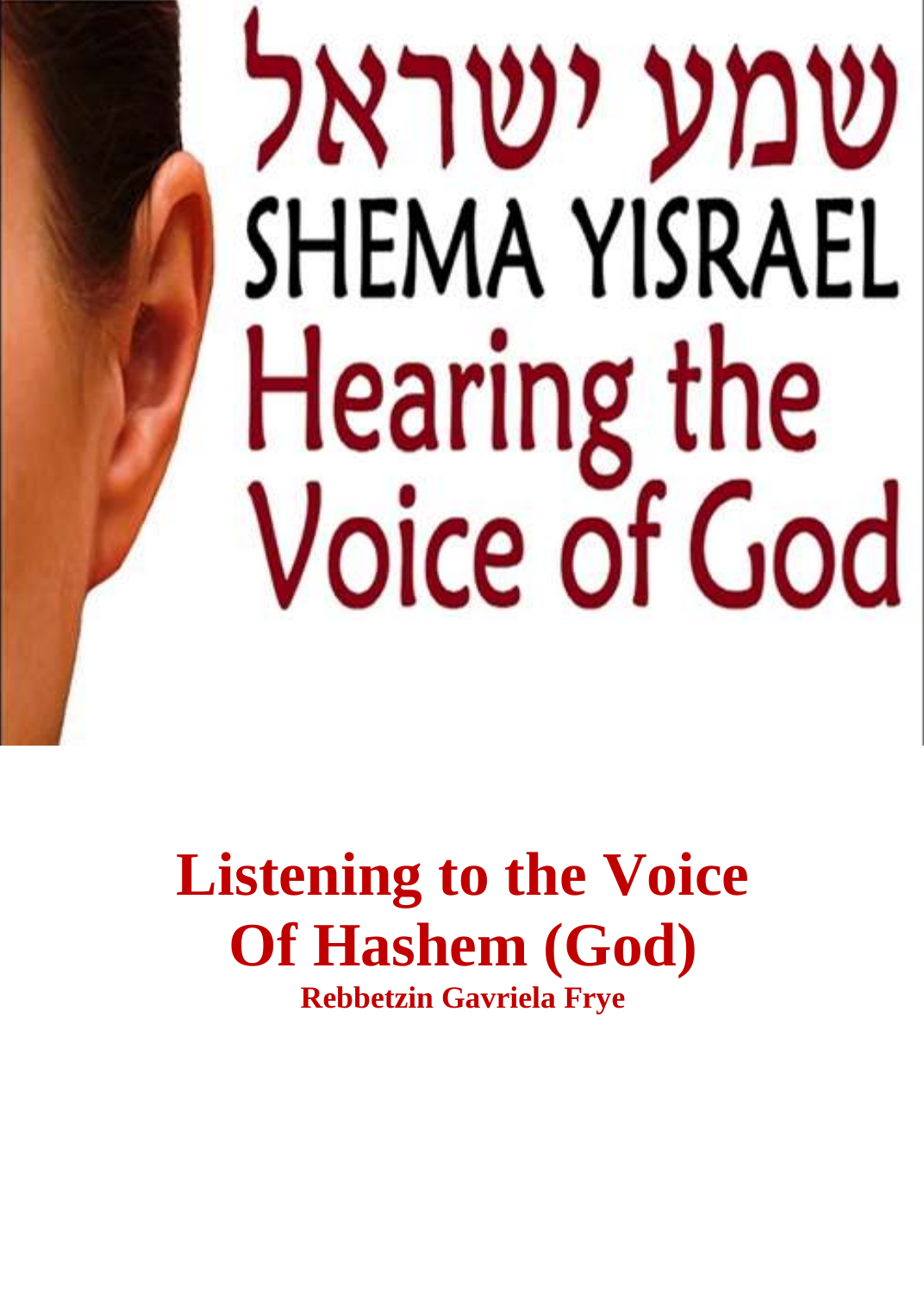## **CHAPTER 7 -** Dreams and Visions

#### **Throughout the Bible, there are many examples of Hashem (God) speaking to people through dreams and visions.**

One of the most well-known instances occurs in the book of Daniel. The Lord gave dreams to King Nebuchadnezzar in his sleep. He then provided Daniel with the wisdom to interpret the king's dreams, delivering a message that would change the lives of both men.

Acts chapter 10 also records a great example of a vision. Peter went up to the rooftop to pray, and while he was praying, the Lord spoke to him through this vision:

*And he saw the sky opened up, and an object like a great sheet descending, lowered by its four corners to the earth, and it contained all kinds of fourfooted animals and crawling creatures of the earth and birds of the air. A voice came to him, (Acts 10:11-13).*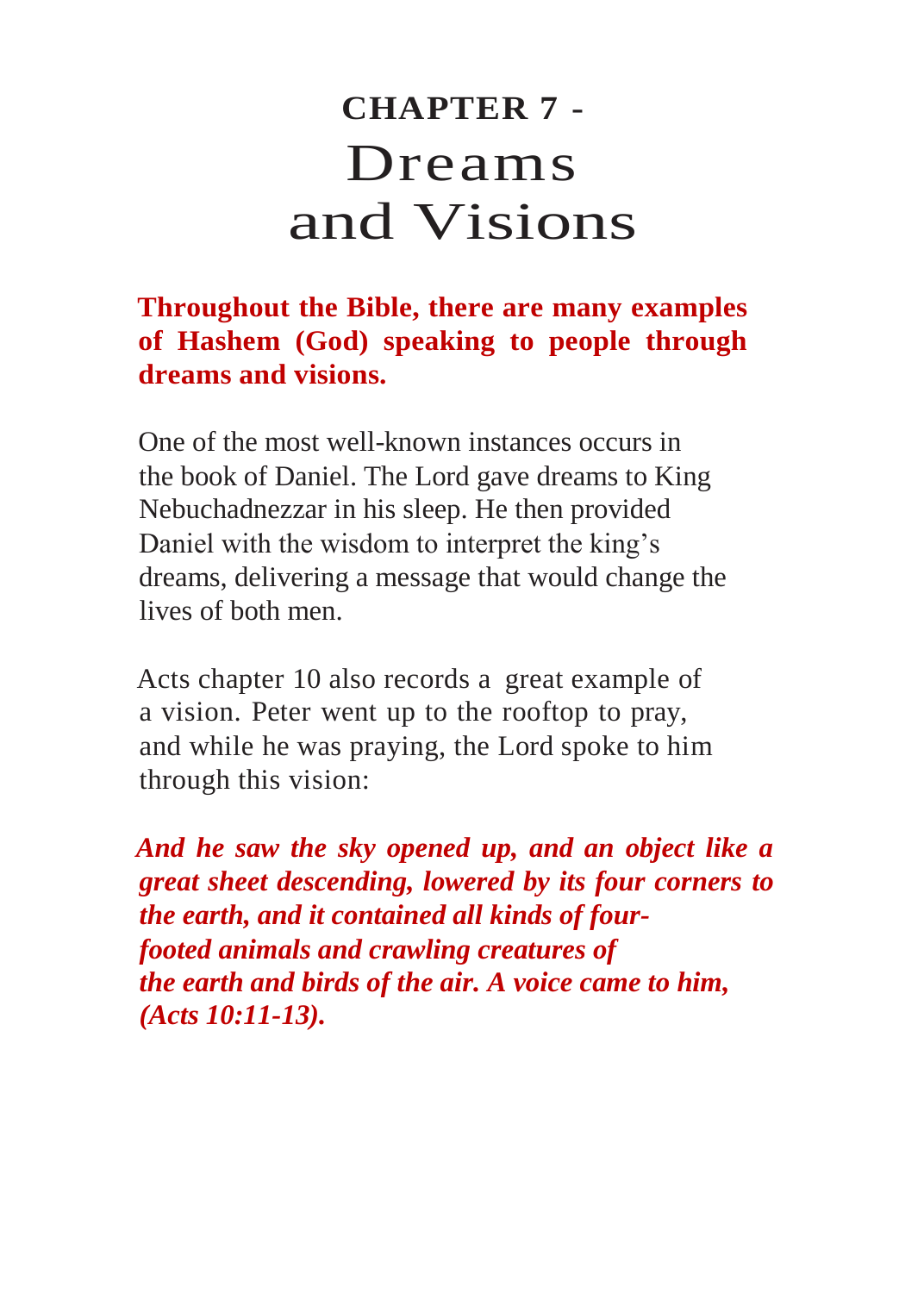Hashem (God) used this vision to teach Peter many things. I encourage you to read more about it in the book of Acts.

In general, dreams and visions are one of the least common ways Hashem (God) speaks to people on a day-to-day basis. While I often dream, I haven't had very many dreams over the years that I believe were specific spiritual messages from the Lord.

On the occasions when Hashem (God) did speak to me through a dream at night, I would either wake up with an immediate interpretation (I would instantly know what it meant), or the dream would stay with me for days and I just couldn't stop thinking about it.

Let me give you an example of a dream the Lord gave me. It was three and half years ago, and I remember Hashem (God) had really been dealing with me about I was healing from. I was actually pretty discouraged about the circumstances I was living here in Italy.

Well, in my dream, I saw myself in the main square of Pozzuoli shouting loud: "people of Puteoli, you have rejected Hashem (God)'s word and you shall see the consequences of your action. Then I saw the city of Pozzuoli been hit by a tsunami so high that would cover the old town. In the dark night Hashem (God) was speaking as a powerful blowing Shofar.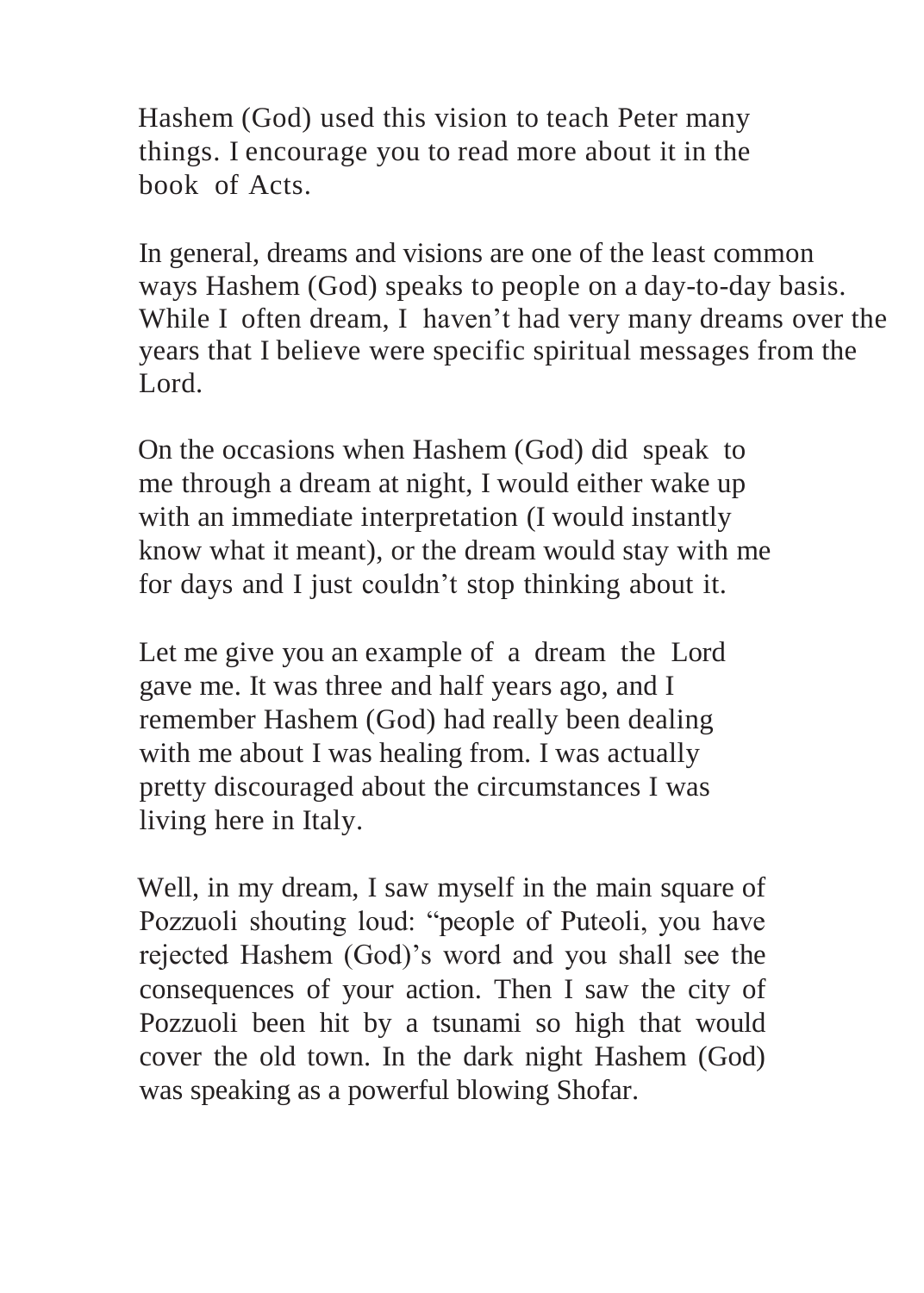I could see two pages of a huge book (it was like a cloud) opened up and displaying all that it would have to come in the end time on both pages as in a mirror.

I woke up and I was terrified from the sound and the vision I saw. I immediately knew what the dream meant!

Hashem (God) spoke to my heart again and said, "Gavriela, move from here, there won't be left a piece of it that is not from me, there is nothing else you can do here, and I am going to place you to a much bigger level of authority. I will protect you, move!" Wow! That got my attention!

Now, while Hashem (God) most certainly uses dreams to speak to us, it's also an area where people can be easily deceived or confused. While nearly everyone dreams at night, most of them are not spiritual dreams. So it's important to be careful and use wisdom in this area. I believe if a dream is really from the Lord, He will give us confirmation in our hearts and help us to know. It's also true that some people are more gifted in the area of dreams and visions than others. It doesn't always necessarily mean they are "more spiritual" although seeking Hashem (God) plays a big role in hearing from Him, but it's simply the way the Lord chooses to reveal Himself to them.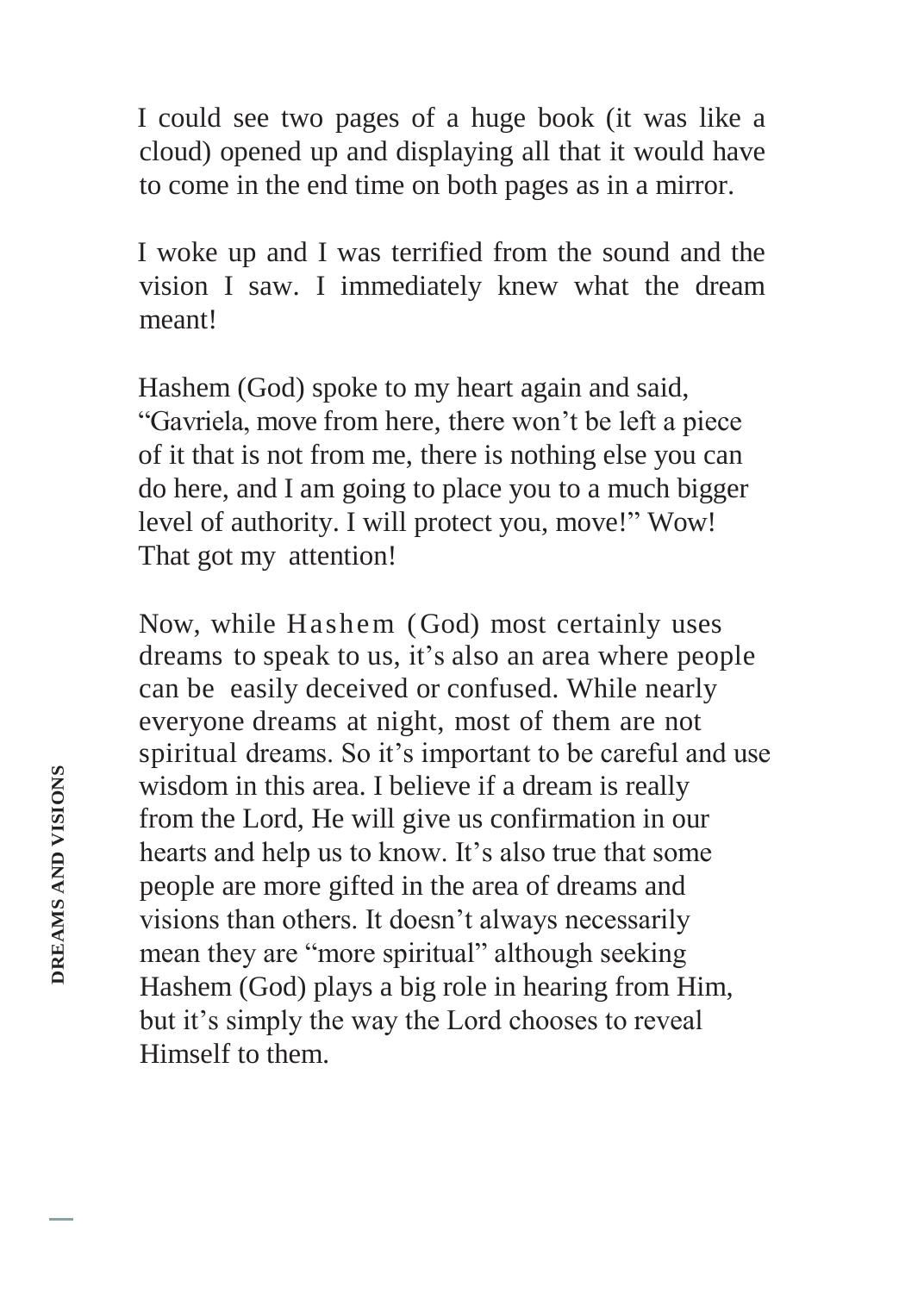### **CONCLUSION**

## Trusting Hashem (God) Step-by-Step

**An important aspect of hearing from Hashem (God) is stepping out to do what He tells us to do. Hashem (***God)* **has a part (to lead, guide, and direct us), and** *we* **have a part (to follow through and obey what He says).**

If you really want Hashem (God)'s will in your life more than anything else, it's going to require you to take a chance, step out, and *believe*.

For a while, I really dealt with the fear of stepping out and making a mistake. On one occasion, I believed the Lord was asking me to trust Him and go forward in a certain area, but I was petrified. I kept saying to Hashem (God), "I'm so scared, I'm so scared. Abba, what if I've got this wrong? What if I miss You?"

**The Lord simply answered, "Don't worry, Gavriela. If you miss me, I will find you."**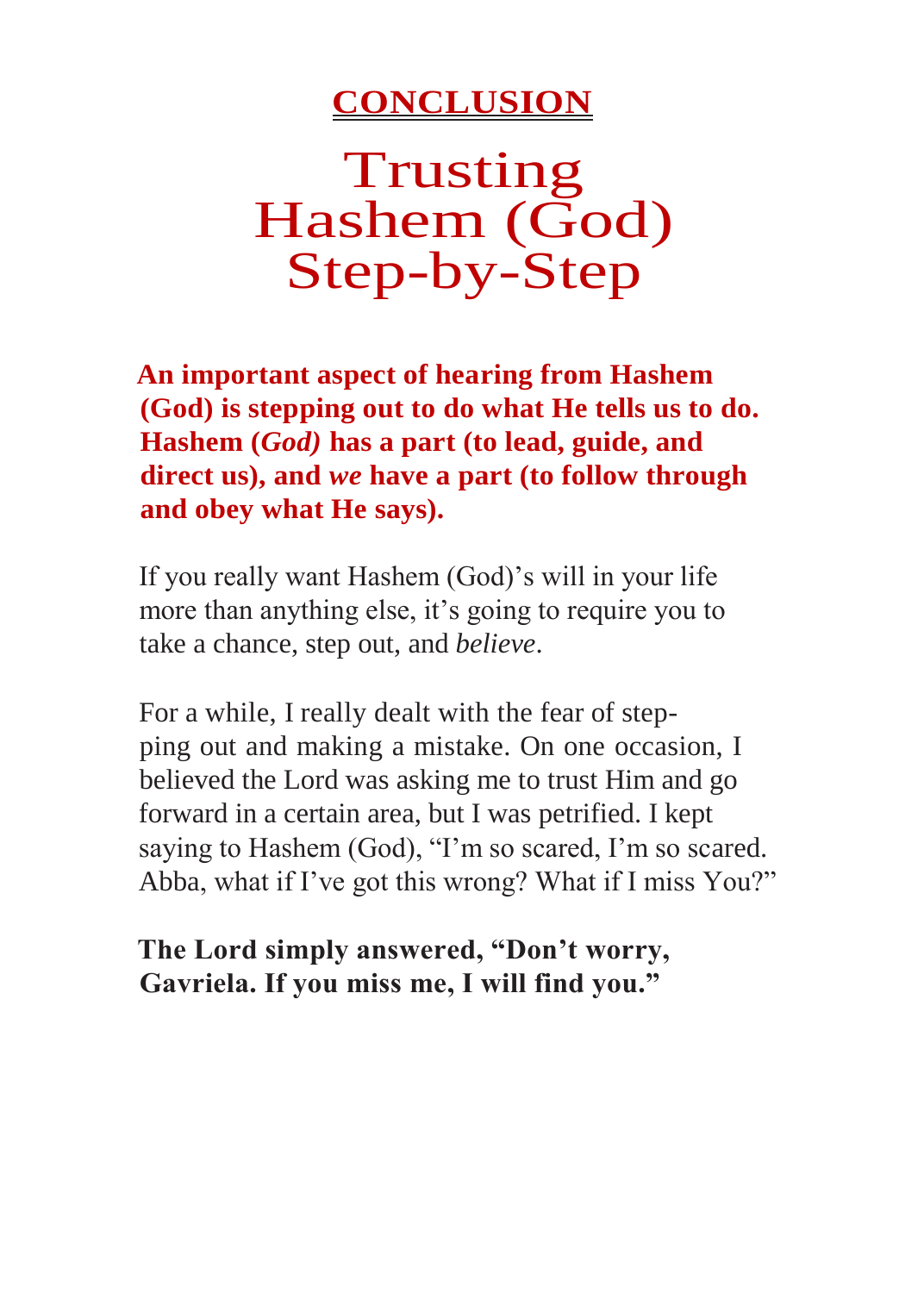Trusting Hashem (God) and stepping out is a big part of growing, maturing and enjoying what He has for us. Our faith grows when we continue to step out, not truly knowing what lies ahead.

#### **"GO AND I WILL SHOW YOU"**

I've learned from experience that Hashem (God) will Often lead us *one step at a time.* He isn't going to give us the entire plan all at once. When we are faithful to trust Him and take the first step, *then* He will show us the next step.

I don't think there's any greater example than the story of Abraham in the book of B'reishit (Genesis). Hashem (God) instructed Abraham, saying, *…Go for yourself [for your own advantage] away from your country, from your relatives and your father's house, to the land that I will show you* **(B'reishit 12:1 TLV).**

Hashem (God) is basically telling Abraham, "Go ahead And pack up your tent, leave your home and all of your extended relatives, and go where I lead you. Just trust Me; this is for your good."

Simply put, the Lord is saying to Abraham, **"Go and I will show you."** That's the opposite of what *we* desire. We want Hashem (God) to show us *before*  we go.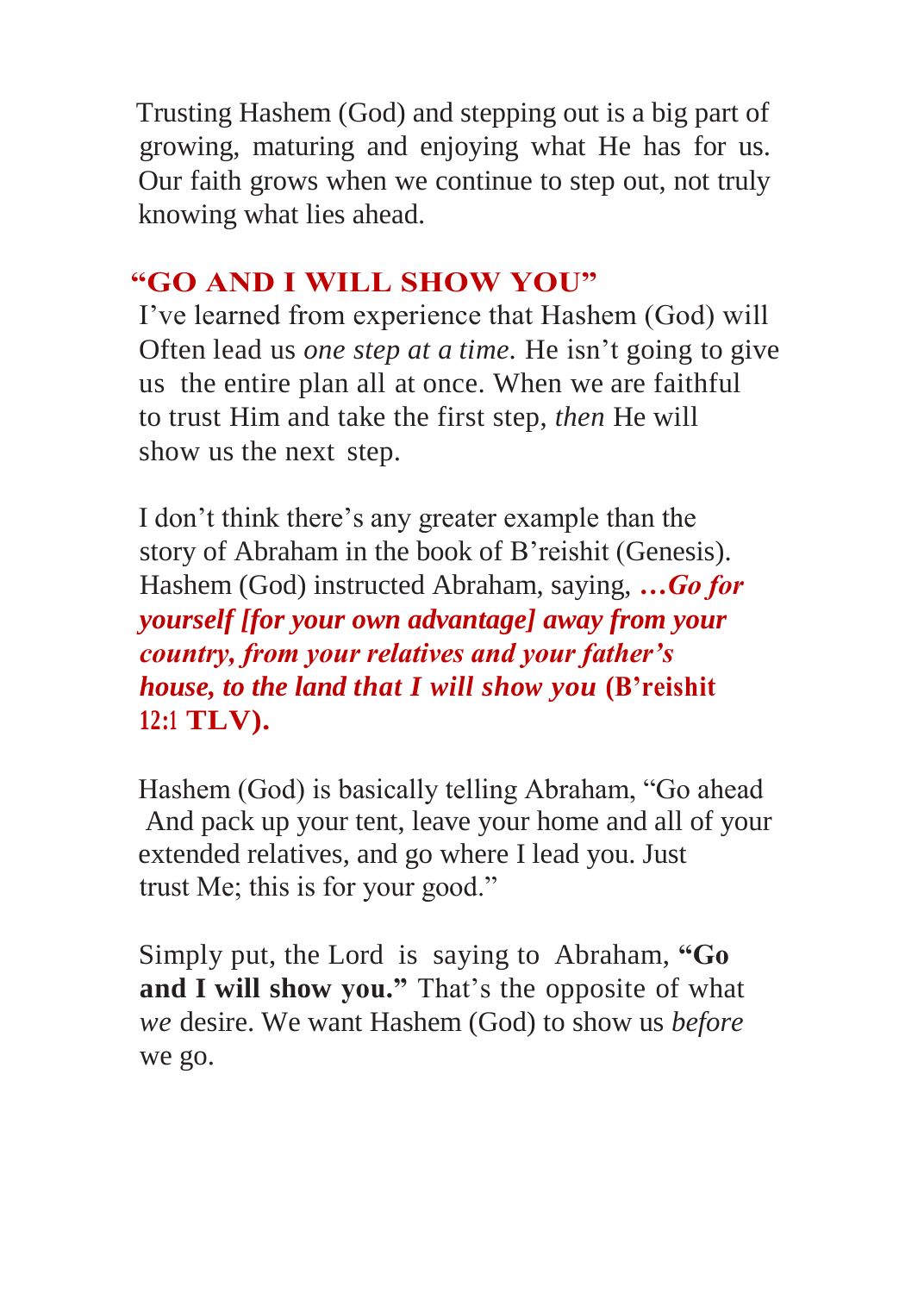However, the Lord wants us to take a step of faith. When we take the first step, then He will give us the next step. As we continue to trust Hashem (God) *step-by-step*, then our confidence grows because we realize He is leading us to a good place.

#### **STEP INTO THE GOOD THINGS AHEAD**

As I mentioned earlier, it has been a big step for me in the past three years to prepare the ministry for a change and move on to the next level. Hashem (God) said to me, "This season of your life is complete, and I'm done with you here, you need to move and be aligned with the International Messianic Movement."

I had many friends and I was really comfortable here. I was also afraid of taking a wrong step and making a mistake. In the end, it took me three and half years to finally move. Yes, things are going quite well where we are. But Hashem (God) knows what he has in store for us, He knows that things can go much better. He planned to fulfill the vision he had placed in my heart many years ago... the vision of teaching His Word to people all over the world, in the right place. But it all depended on my trust in Him and taking the first step.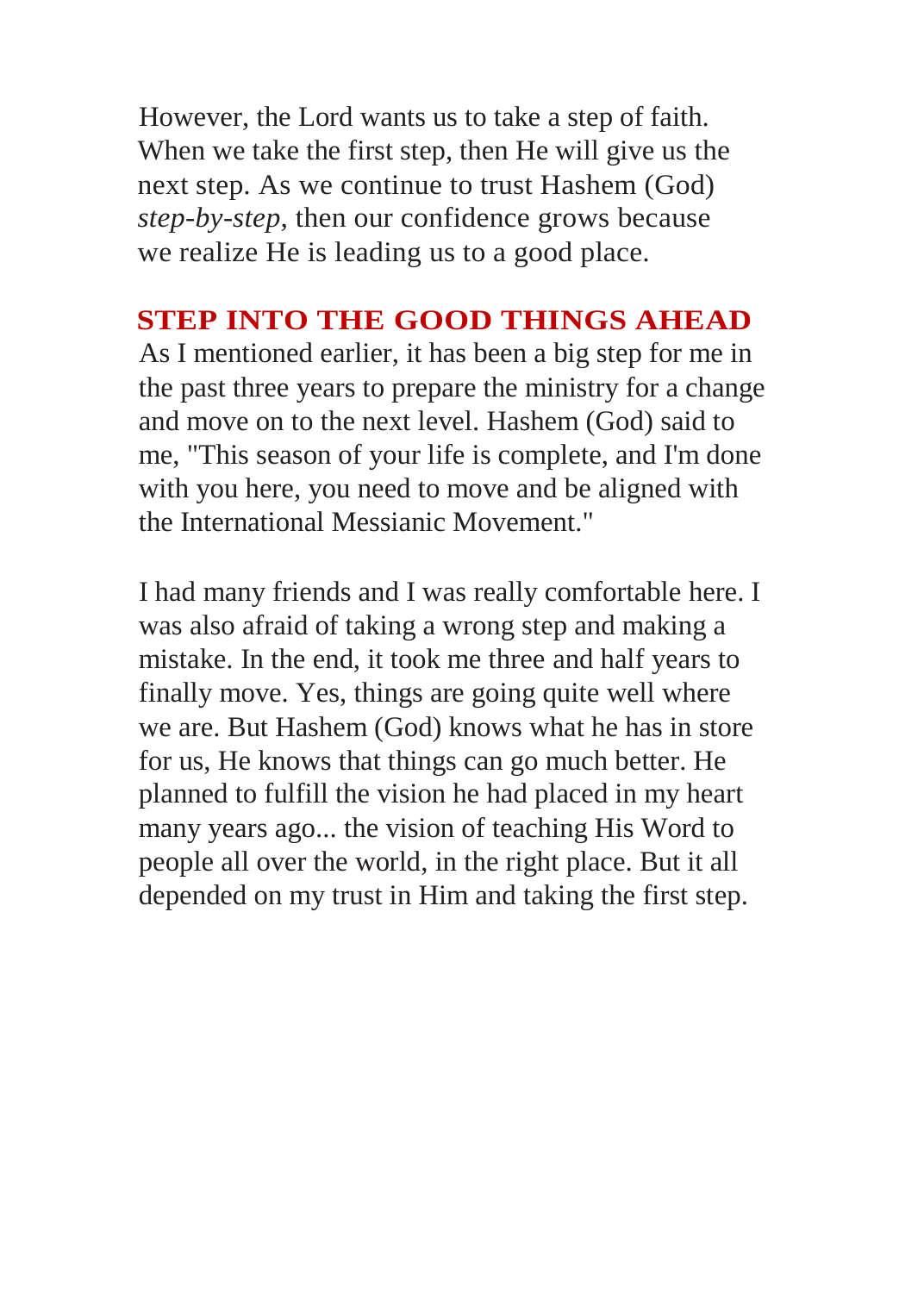So many people miss out on Hashem (God)'s blessings because they're afraid to do what He shows them to do. They think they are "playing it safe," but they end up miserable because they never choose to step out. Remember, Hashem (God) is bigger than your mistakes. If you're seeking Him and doing the best you know how, if you step out in faith, believing wholeheartedly that Hashem (God) wants you to do something, He will honor your obedience. If you miss Him, He'll always be faithful to take your mistake and work it out for your good in the end (see Romans 8:28).

Wherever you're at in your walk with Hashem (God), I encourage you to seek Him for His will and direction. Believe that you can hear from Him, then boldly step out and trust Him. Because Hashem (God) has a big, full, *wonderful* plan for your future...*and He desires to lead you every step of the way*.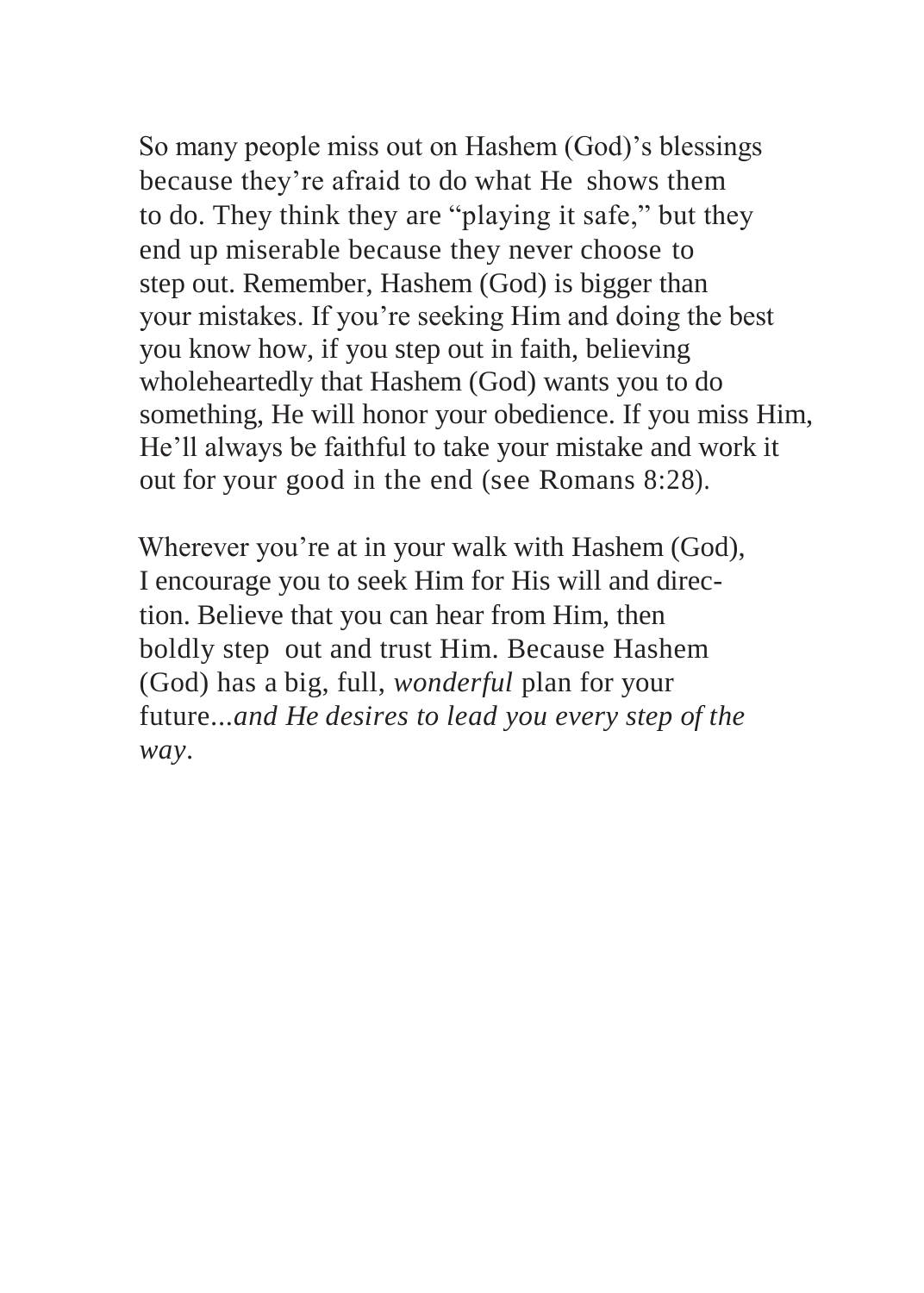#### **- REDEMPTION -**

Hearing from Hashem (God) Begins Right Here

**51**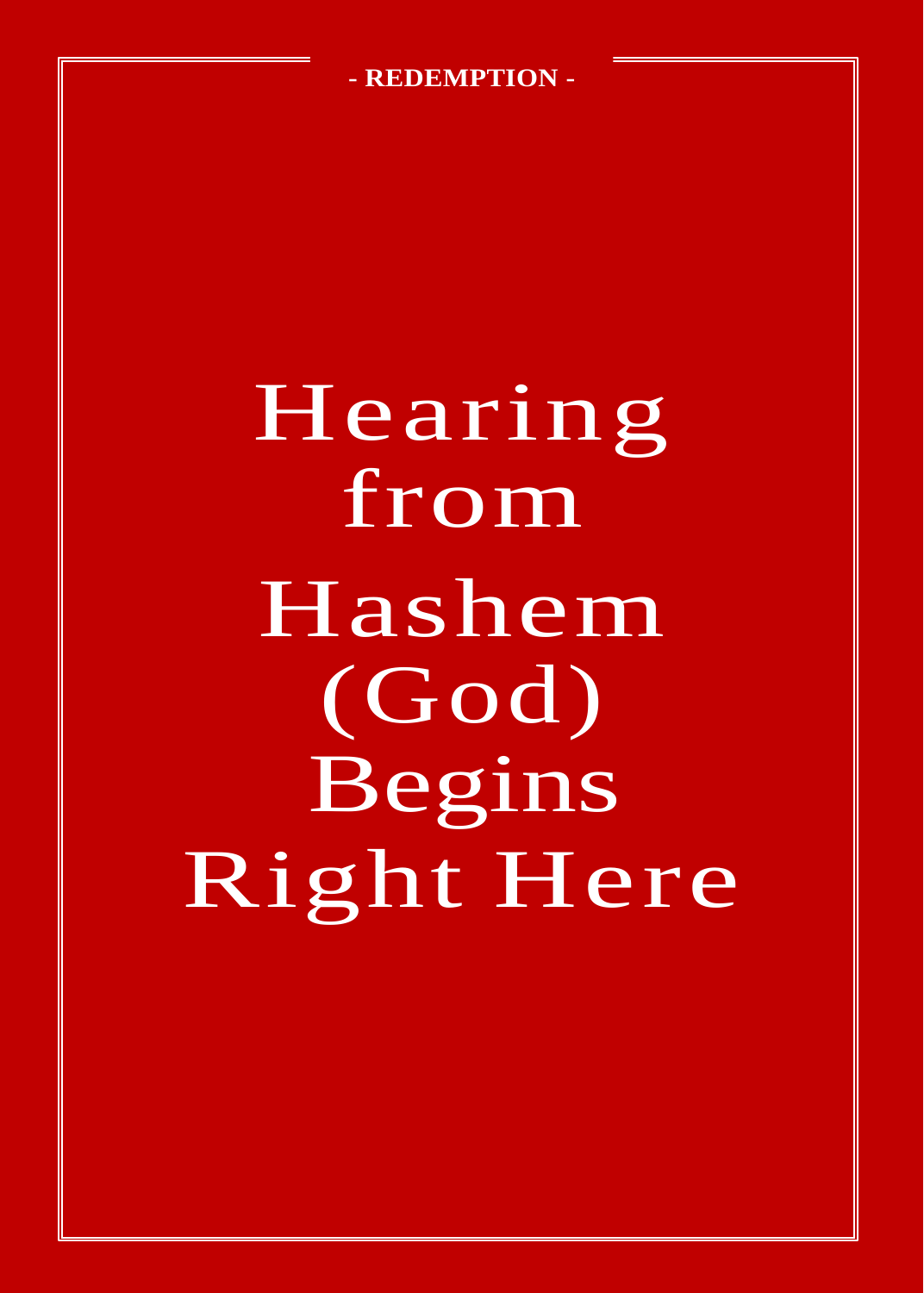**The first step toward hearing from Hashem (God) is to fully turn your life over to Yeshua (Jesus) and develop a personal, intimate relationship with Him.** It's the foundational element on which you can build everything else. The moment you realize your deep need for Hashem (God), you begin an amazing journey into His plan for your life.

**Romans 3:23 (TLV)** says it this way: *For all have sinned and fall short of the glory of Hashem (God).*

*Knowing Yeshua (Jesus)* is simply acknowledging your **need** *for* Him, **believing** what He did for you and **accepting** His amazing gift. It recognizes that you can't live this life on your own, that you've sinned and are in need of a Savior. And the good news about knowing Yeshua (Jesus), about being saved, is the beautiful exchange that happens in that moment.

You give Him all the bad and sinful things you've done, and in return, Hashem (God) gives you everything He has for you. Whether you know it or not yet, His plan for your life is amazing, and this is the first step on that journey.

#### **IF YOU'RE READY**

*to start your own, personal journey with Yeshua (Jesus) or perhaps want to get to know Him in a deeper way, visit:*

<https://villageofhopejusticeministry.org/contact/>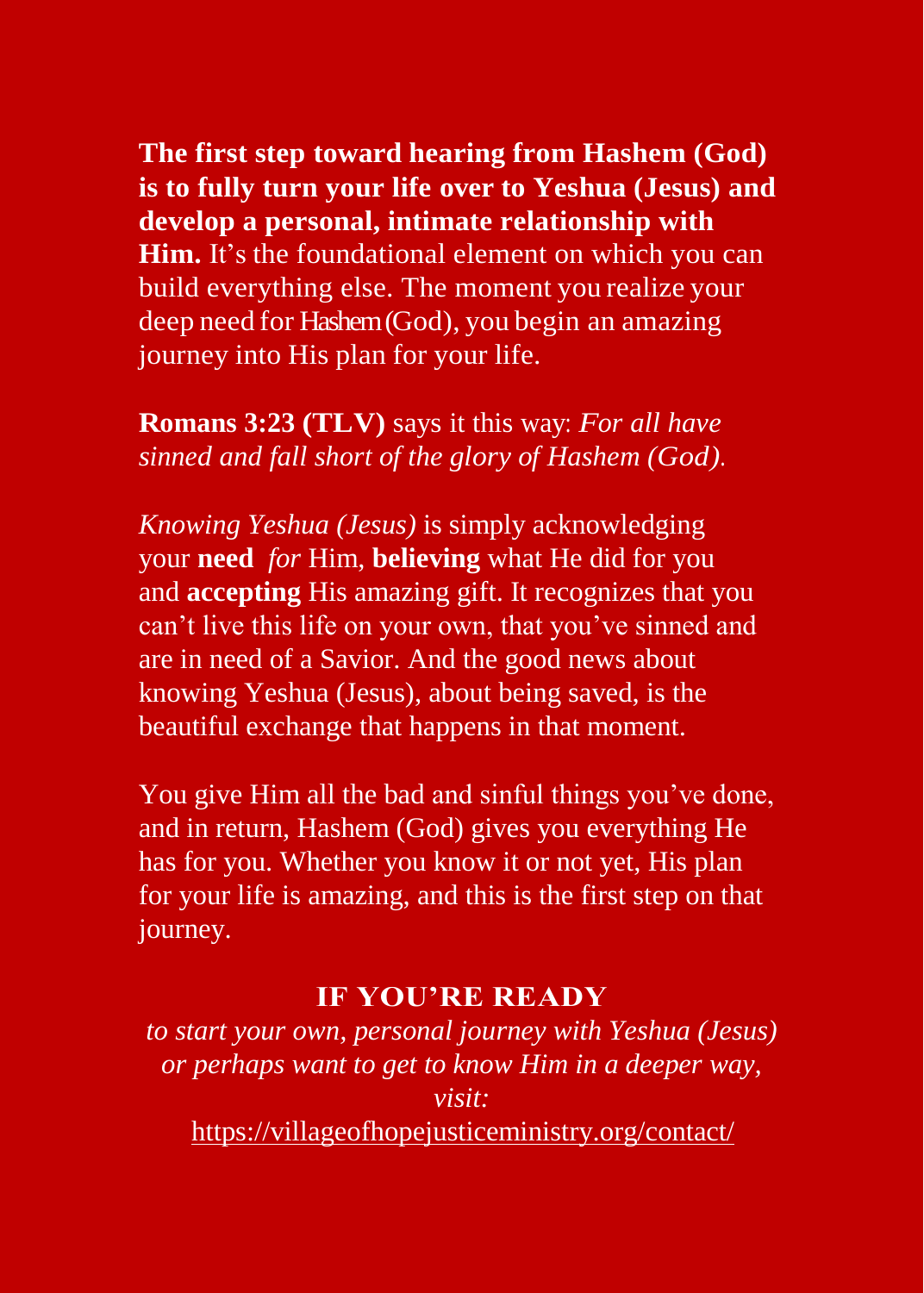## **ABOUT THE AUTHOR**

Rebbetzin Gavriela Frye is a Torah Teacher leading practical Torah teachers at **[IMBI](https://villageofhopejusticeministry.org/italian-messianic-bible-institute-istituto-messianico-biblico-italiano/)**. Her ministry writing and resources have helped many people find hope and restoration through Yeshua (Jesus Christ). Through **[https://villageofhopejusticeministry.org](https://villageofhopejusticeministry.org/)** , Rebbetzin Gavriela Frye teaches on a number of topics with a particular focus on how the Torah and the Brit Chadasha (The Bible) of Hashem (God) applies to our everyday lives. Her clear and simple communication style allows her to share openly and practically about her experiences so others can apply what she has learned to their lives.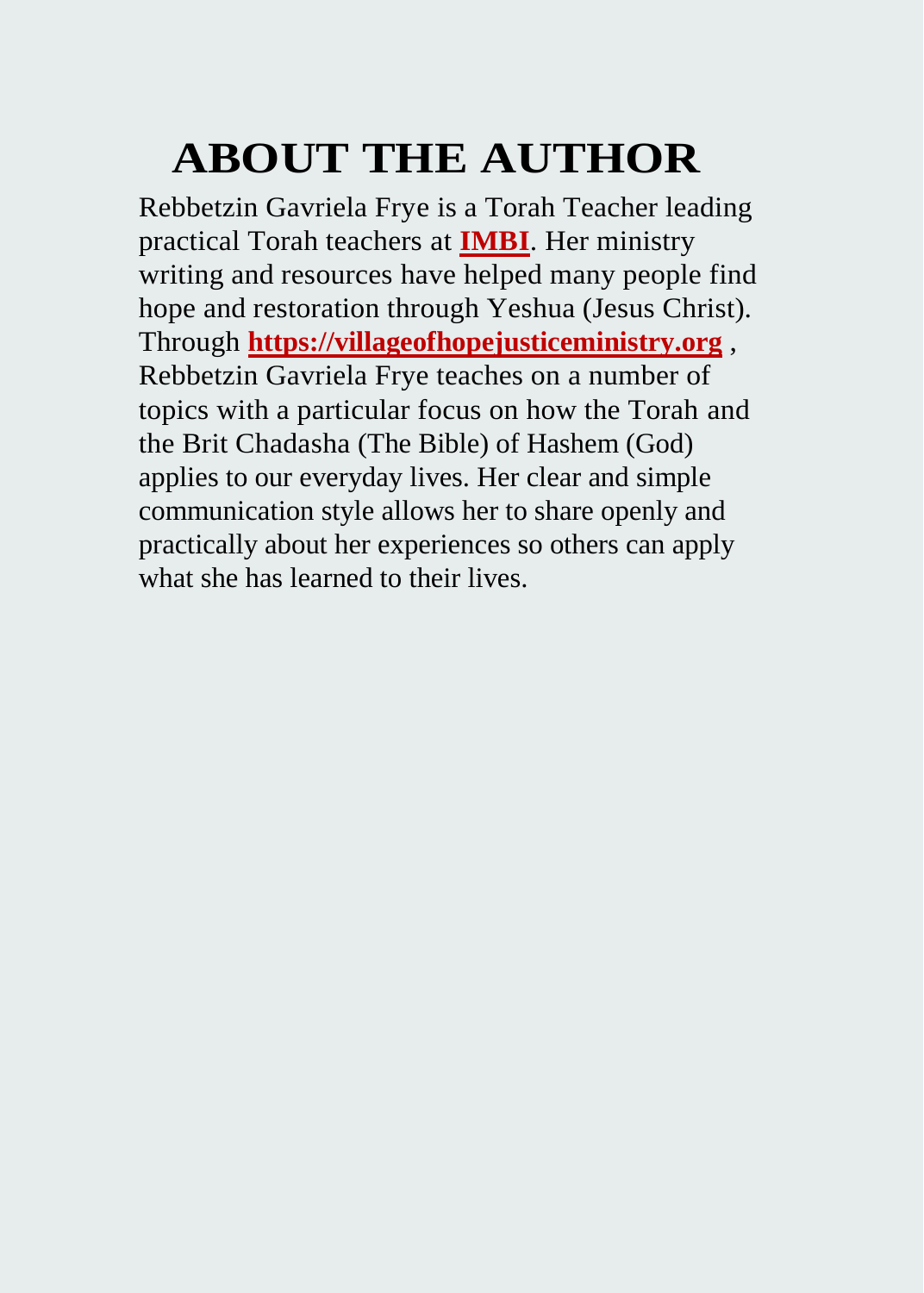## **Village of Hope & Justice Ministry** *Sharing Yeshua (Christ) Loving People*

*Village of Hope & Justice Ministry* is called to share the Torah and the Brit Chadashah and extend the love of Yeshua (Christ). Through media and our Beit Shalom Messianic Congregation, we teach people how to apply biblical truth to every aspect of their lives and encourage Hashem (God)'s people to serve the world around them.

Through our Villages of Hope & Justice, we provide international humanitarian aid, feed the hungry, clothe the poor, minister to the elderly, widows and orphans, visit prisoners and reach out to people of all ages and in all walks of life.

*Village of Hope & Justice Ministry* is built on a foundation of faith, integrity and dedicated supporters who share this call.

To view additional resources from *Village of Hope & Justice Ministry,* to watch our most current *[IMBI Bible Studies and Sermons](https://villageofhopejusticeministry.org/italian-messianic-bible-institute-istituto-messianico-biblico-italiano/)*, or to receive information about our **[Villages of Hope & Justice Project](https://villageofhopejusticeministry.org/village-of-hope-and-justice-ministry-tel-aviv-project-the-rose-of-sharon/)***,*  please visit **[https://villageofhopejusticeministry.org](https://villageofhopejusticeministry.org/)**